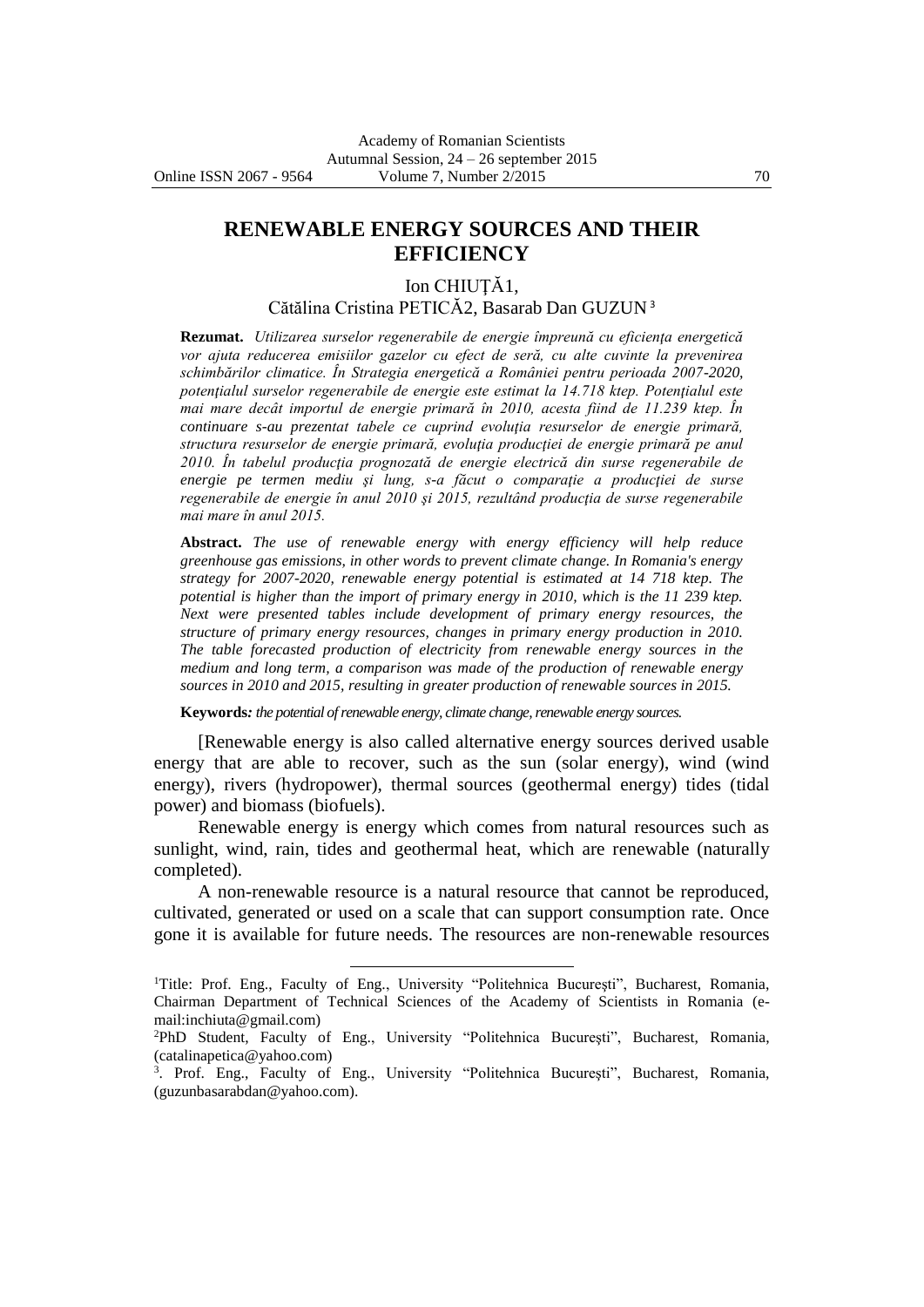are consumed faster than nature can create, such as fossil fuels (such as coal, oil and natural gas), nuclear energy (uranium) and some examples aquifers. Metal ores are the first examples of non-renewable resources.] [1]

[Greenhouse gas emissions are a serious threat in terms of producing climate change, with potentially disastrous effects on humanity. Using renewable energy sources (RES) together with energy efficiency improvements (EE) can help reduce energy consumption, reduce greenhouse gas emissions and therefore prevent dangerous climate change.

Unused potential of biomass, solar, hydro, wind and geothermal is still important. However, in recent years, thanks to financial support mechanisms such as feed-in-tariff mechanism or the granting of green certificates in many European countries this sector has progressively.

The EU adopted its own strategy to combat climate change by adopting a plan for sustainable growth, Europe 2020, which established a set of ambitious energy (so-called 20-20-20 targets). The road to a low carbon economy means developing a local public sector able to identify and support economic opportunities. In particular, local public sector can play a strategic role as administrator of the territory's final and enforceable policies. Therefore, sustainable energy is essential to strengthen local knowledge of public employees.] [2]

[According to Romania's energy strategy for 2007-2020, updated 2020 national potential of renewable energy in Romania is estimated at 14.718 ktep higher than Romania's imports of primary energy in 2010 (11.239 ktep) and is as follows:

- Solar thermal power 1433 mii tep
- Solar Photovoltaic 103 mii tep
- Wind Power 1978 mii tep
- Hydro 3440 mii tep
- Biomass and biogas 7597 mii tep
- Geothermal 167 mii tep

To meet the target set by Directive 2009/28 / EC for 2020, Romania will have to capitalize 50% of this potential, which will involve an investment effort consistent.

Wind and hydropower potential is effectively harnessed more technically inferior arranged due to environmental restrictions (prohibition of use or locations with very high costs of realization).

The primary energy resources in 2010 were 42.467 mii tep, toe down 262 mii tep from the previous year in the table below highlighting a decreasing trend from one year to another.] [3]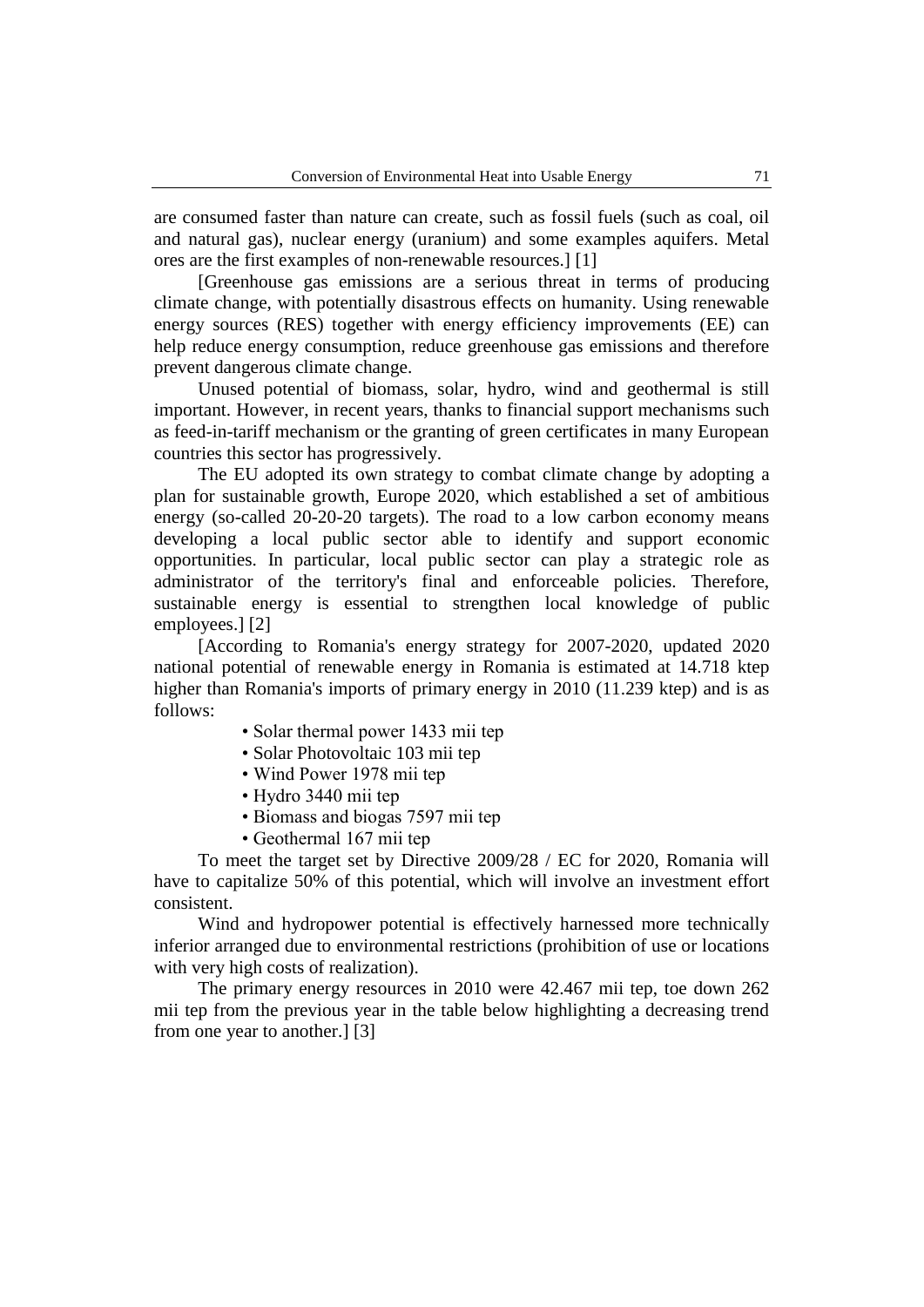| <b>Table 1)</b> The evolution of primary energy resources [3] |        |        |        |        |  |  |  |  |  |  |
|---------------------------------------------------------------|--------|--------|--------|--------|--|--|--|--|--|--|
| Year                                                          | 2007   | 2008   | 2009   | 2010   |  |  |  |  |  |  |
| <b>Primary energy</b><br>resources (mii<br>tep)               | 49.160 | 48.310 | 42.729 | 42.467 |  |  |  |  |  |  |

# The structure of primary energy resources in 2013 [3]<br>
Forge have structure column



[The fall in crude oil and coal resources was generated by both the reduced production and increased imports, while gas resources were kept at a relatively constant level compared to the previous year. Primary electricity resources have increased compared to the year 2009, due to increased production of hydro power and wind power.

Due to the limited reserves of energy resources, in Romania the internal energy production remained virtually constant at about 27-28 mii tep. Without the contribution of renewable energy sources will gradually decrease this value in the coming years.

Primary energy production in 2010, 27,4 million tep, slight decrease in 2009 (-2.2%), and has kept its significant share in total energy resources, representing 62,0% thereof.] [3]

|                |     |     |     |     |     |                |    |    |    |    | $\mu$ . The $\mu$ |
|----------------|-----|-----|-----|-----|-----|----------------|----|----|----|----|-------------------|
| Year           | 200 | 200 | 200 | 200 | 200 | 20             | 20 | 20 | 20 | 20 | 20                |
|                |     |     |     |     | Δ   | 0 <sub>5</sub> | 06 | 07 | 08 | 09 |                   |
| <b>Primary</b> | 281 | 279 |     |     |     |                |    |    |    |    |                   |
| of<br>energy,  | 06  | 94  |     |     |     |                |    |    |    |    |                   |
| which          |     |     |     |     |     |                |    |    |    |    |                   |

| <b>Table 2.</b> The evolution of primary energy production [3] |           |
|----------------------------------------------------------------|-----------|
|                                                                | (min tan) |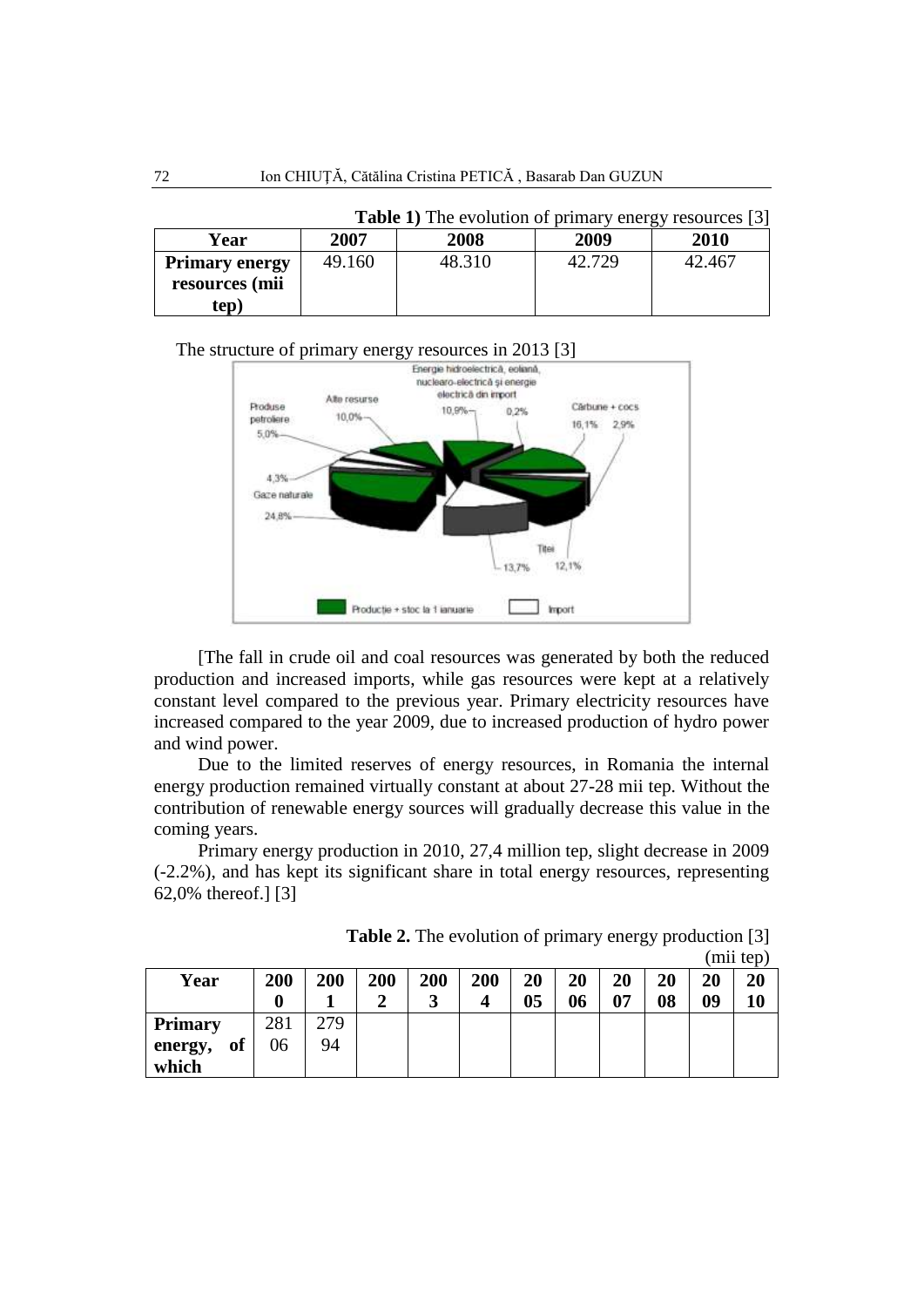| Conversion of Environmental Heat into Usable Energy |  |
|-----------------------------------------------------|--|
|-----------------------------------------------------|--|

| <b>Total</b>       | 560            | 623            | 611            | 653            | 619              | 57 | 64             | 68             | 70 | 64           | 59               |
|--------------------|----------------|----------------|----------------|----------------|------------------|----|----------------|----------------|----|--------------|------------------|
|                    |                |                |                |                |                  |    |                |                |    |              |                  |
| charcoal,          | $\mathbf{1}$   | 9              | 7              | 6              | $\overline{2}$   | 93 | 77             | 58             | 11 | 47           | 02               |
| of which:          |                |                |                |                |                  |    |                |                |    |              |                  |
| charcoal           |                |                |                |                |                  |    |                |                |    |              |                  |
| shale              | 8              | 8              | 8              | 6              |                  |    |                |                |    |              |                  |
| other              |                |                |                |                |                  |    |                |                |    |              |                  |
| huile              | 117            | 117            | 111            | 980            | 102              | 10 | 83             | 90             | 97 | 75           | 73               |
| - lignite          | $\mathbf{1}$   | 7              | 1              | 549            | 3                | 82 | $\overline{7}$ | $\overline{2}$ | 9  | $\mathbf{1}$ | $\boldsymbol{0}$ |
| charcoal           | 435            | 497            | 494            | 9              | 512              | 46 | 56             | 59             | 59 | 57           | 51               |
| brown              | $\overline{4}$ | 9              | $\overline{2}$ | 51             | $\overline{0}$   | 98 | 28             | 33             | 85 | 18           | 72               |
|                    | 68             | 75             | 56             |                | 50               | 13 | 12             | 23             | 47 | 8            | $\boldsymbol{0}$ |
| <b>Firewood</b>    | 276            | 213            | 235            | 290            | 316              | 32 | 32             | 33             | 37 | 38           | 39               |
| and                | $\overline{2}$ | $\overline{0}$ | $\mathbf{1}$   | 3              | $\boldsymbol{0}$ | 29 | 35             | 04             | 50 | 38           | $00\,$           |
| agricultura        |                |                |                |                |                  |    |                |                |    |              |                  |
| <b>l</b> wastes    |                |                |                |                |                  |    |                |                |    |              |                  |
| <b>Crude oil</b>   | 615            | 610            | 595            | 577            | 559              | 53 | 48             | 46             | 46 | 43           | 41               |
|                    | 7              | 5              | 1              | $\overline{0}$ | $\overline{2}$   | 26 | 97             | 51             | 19 | 90           | 86               |
| <b>Natural</b>     | 109            | 108            | 103            | 105            | 101              | 95 | 93             | 90             | 89 | 89           | 87               |
| gas                | 68             | 89             | 84             | 29             | 96               | 36 | 95             | 75             | 82 | 64           | 05               |
| <b>Other fuels</b> | $\mathbf{1}$   | $\overline{4}$ | 115            | 92             | 92               | 87 | 82             | 12             | 15 | 98           | 90               |
|                    |                |                |                |                |                  |    |                | 7              | 8  |              |                  |
| <b>Energy</b>      | $\overline{7}$ | $\overline{7}$ | 17             | 18             | 13               | 18 | 18             | 21             | 26 | 25           | 26               |
| from               |                |                |                |                |                  |    |                |                |    |              |                  |
| unconventi         |                |                |                |                |                  |    |                |                |    |              |                  |
| onal               |                |                |                |                |                  |    |                |                |    |              |                  |
| sources            |                |                |                |                |                  |    |                |                |    |              |                  |
| <b>Hydro</b>       | 127            | 128            | 138            | 114            | 142              | 17 | 15             | 13             | 14 | 13           | 17               |
| energy             | $\overline{2}$ | $\overline{4}$ | 1              | 1              | $\mathbf{1}$     | 39 | 80             | 74             | 81 | 61           | 69               |
| <b>Nuclear</b>     | 133            | 133            | 135            | 120            | 136              | 13 | 13             | 18             | 27 | 28           | 28               |
| energy             | 8              | 6              | $\overline{2}$ | 3              | $\boldsymbol{0}$ | 62 | 81             | 90             | 52 | 81           | 49               |

[Strategy has set targets on medium and long term, as follows:

- during the period 2003-2010: commissioning of new capabilities with a total installed power of around 441,5 MW (electricity) 3.274, 64 thousand toe (heat);

- in the period of 2011-2015: total power 789,0 MW (electrical energy), respectively, 7 thousand toe 3.527 (heat).

In terms of energy production from RENEWABLES, the strategy established that quantitative targets for 2010:

- 19,65 TWh (electricity) and 3.274, 64 thousand toe (heat);

- for 2015:23,37 TWh (electricity) and 7th 3.527 thousand toe (heat).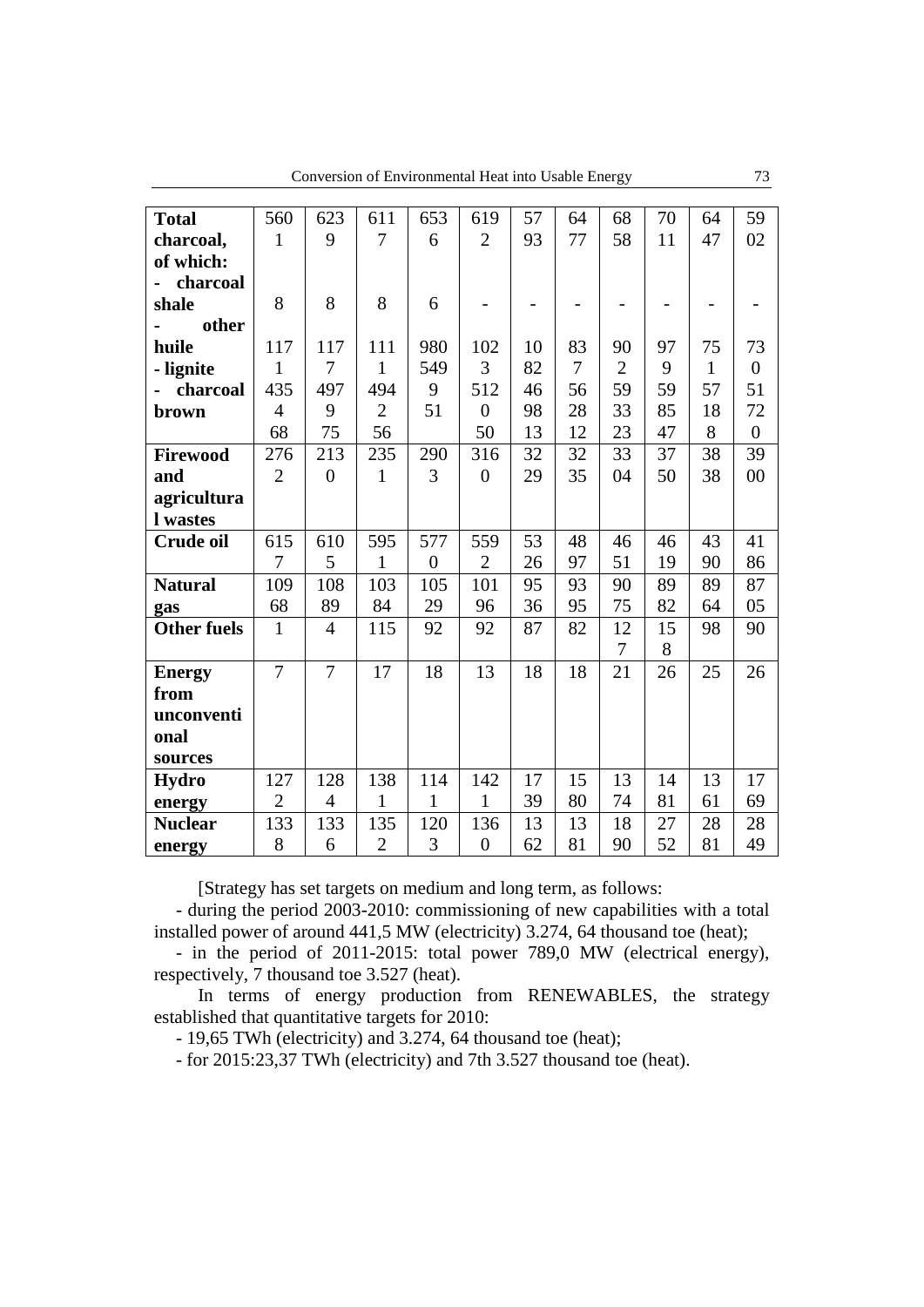The strategy envisioned as targets, weightings of E-RES in electricity generation for about 30.0 percent in 2010 respectively 30.4% in 2015.

NB: These targets were later modified in ascending, the actual values being 33% for 2010, 35% for the year 2015 and 38% for the year 2020.] [4]

|                                   | $\alpha$ chergy sources in the incurant and long term $ \tau $ |            |  |  |  |
|-----------------------------------|----------------------------------------------------------------|------------|--|--|--|
| Renewable sources of              | 2010 (GWh)                                                     | 2015 (GWh) |  |  |  |
| energy                            |                                                                |            |  |  |  |
| <b>Solar energy</b>               | 1.860                                                          | 11.600     |  |  |  |
| <b>Wind energy</b>                | 314                                                            | 1.001      |  |  |  |
| Hydro energy – total,             | 18.200                                                         | 18.700     |  |  |  |
| of which: small hydro             |                                                                |            |  |  |  |
| energy (max 10 MW)                | 1.100                                                          | 1.600      |  |  |  |
| <b>Biomass</b>                    | 1.134                                                          | 3.654      |  |  |  |
| <b>Geothermal energy</b>          |                                                                |            |  |  |  |
| <b>Total</b>                      | 19.650                                                         | 23.367     |  |  |  |
| <b>Share</b><br>in<br><b>ESRE</b> | 30.00 %                                                        | 30.40 %    |  |  |  |
| electricity consumprion           |                                                                |            |  |  |  |

**Table 3.** The forecast production of electricity from renewable energy sources in the medium and long term [4]

[In strategy indicates that, except for large hydro, electricity production in units that use renewable sources are now higher than those incurred in the use of fossil fuels. Stimulate the use of these sources and attracting investment in energy units using renewable sources is accomplished by supportive mechanisms, in accordance with European practice.

There is a need for studies regarding the impact of wind turbines on the migration of birds in Dobrogea and the definition of a clear and unique maps relating to areas where there are suitable for the construction of wind power generating units and environmental considerations.

- the use of renewable sources of energy has a significant impact on the national power system, it is necessary:-studies on the impact of the takeover of electricity made with Microhydro and wind turbines, cogeneration using biomass, electric transmission and distribution (higher voltages than or equal to 110 kV), in various scenarios, in areas with high potential;

- development of transmission and distribution networks in the smart grid concept;

- construction of new capacities for production of electricity with high flexibility in operation and market development capabilities, countering and/or limiting the negative effects of uncontrollable wind energy variabilitătii and Microhydro.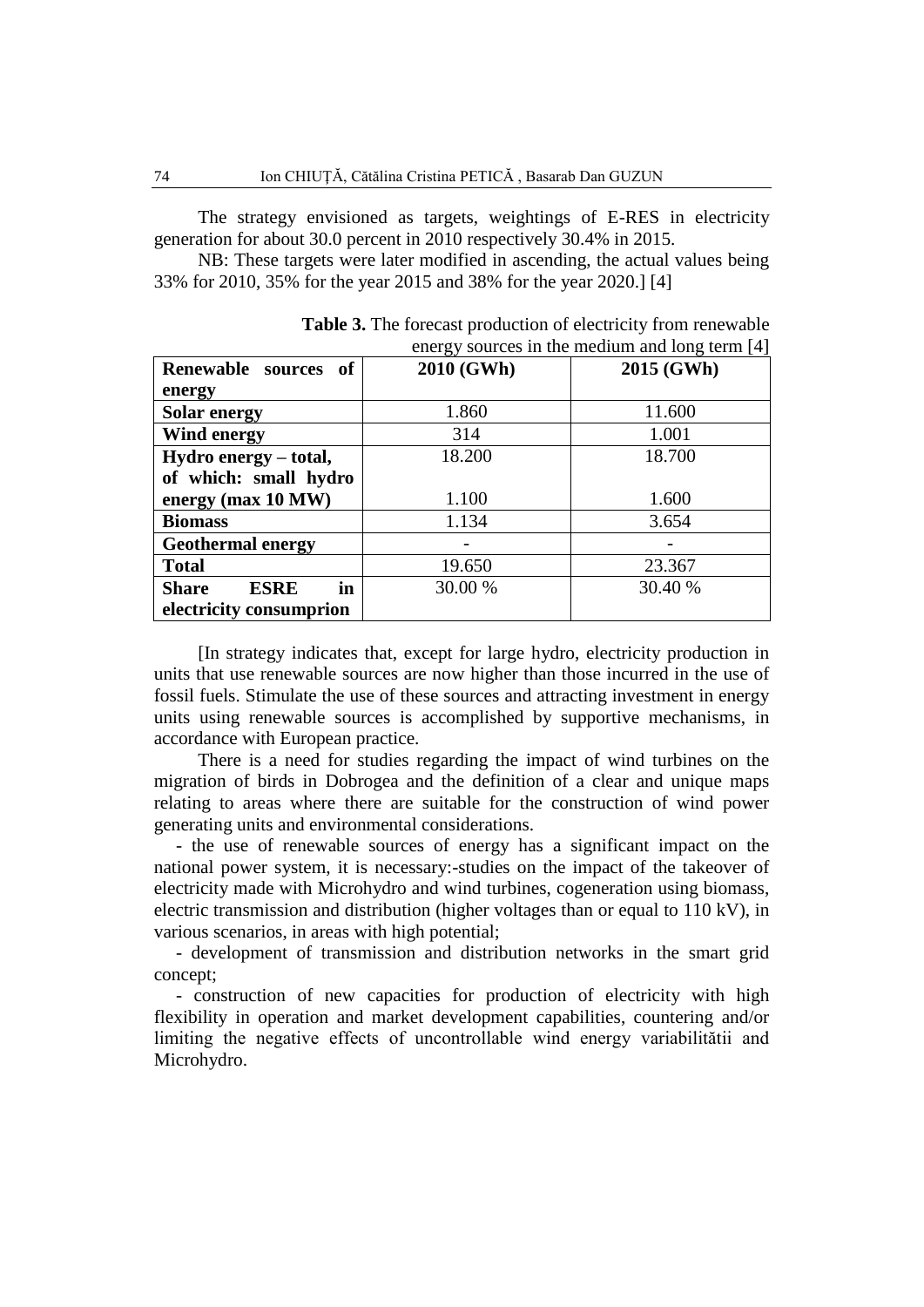The strategy presents a forecast of production and gross final consumption of electricity.] [4]

|                       |       |      |      |      |      |      |      | T AA TI |
|-----------------------|-------|------|------|------|------|------|------|---------|
|                       | 2005  | 2008 | 2009 | 2010 | 2011 | 2012 | 2015 | 2020    |
| <b>Total</b>          | 59,41 | 65,5 | 67,7 | 70,6 | 72,2 | 74,5 | 89,5 | 100     |
| electricity           |       |      |      |      |      |      |      |         |
| production            |       |      |      |      |      |      |      |         |
| <b>Gross</b>          | 56,48 | 62,5 | 64,2 | 66,1 | 67,7 | 69,5 | 74,5 | 85      |
| domestic              |       |      |      |      |      |      |      |         |
| consumption           |       |      |      |      |      |      |      |         |
| of energy             |       |      |      |      |      |      |      |         |
| <b>The</b>            | 20,21 | 18   | 19,5 | 21,7 | 22,3 | 23   | 26   | 32,5    |
| production            |       |      |      |      |      |      |      |         |
| of E-SRE              |       |      |      |      |      |      |      |         |
| <b>The</b>            | 5,54  | 10,8 | 10,8 | 10,8 | 10,8 | 10,8 | 21,6 | 21,6    |
| production            |       |      |      |      |      |      |      |         |
| of electricity        |       |      |      |      |      |      |      |         |
| nuclear<br>in         |       |      |      |      |      |      |      |         |
| power plant           |       |      |      |      |      |      |      |         |
| <b>The</b>            | 33,66 | 36,7 | 37,4 | 38,1 | 39,1 | 40,7 | 41,9 | 45,9    |
| production            |       |      |      |      |      |      |      |         |
| electric<br><b>of</b> |       |      |      |      |      |      |      |         |
| in<br>energy          |       |      |      |      |      |      |      |         |
| power                 |       |      |      |      |      |      |      |         |
| plants                |       |      |      |      |      |      |      |         |
| in<br><b>Share</b>    | 35,8  | 28,8 | 30,4 | 32,8 | 32,9 | 33,1 | 34,9 | 38,2    |
| total                 |       |      |      |      |      |      |      |         |
| domestic              |       |      |      |      |      |      |      |         |
| consumption           |       |      |      |      |      |      |      |         |
| $\frac{0}{0}$         |       |      |      |      |      |      |      |         |

**Table 4.** The forecast electricity production [4] TWh

### **Conclusions**

Renewable energies are energies that come from solar, wind, hydroelectric, geothermal, tidal and biofuels.

The Romanian Energy Strategy (2007-2020) is seen as a potential renewable energy sources is higher than the 11.239 ktep, 14.718 ktep, representing imports of primary energy in 2010.